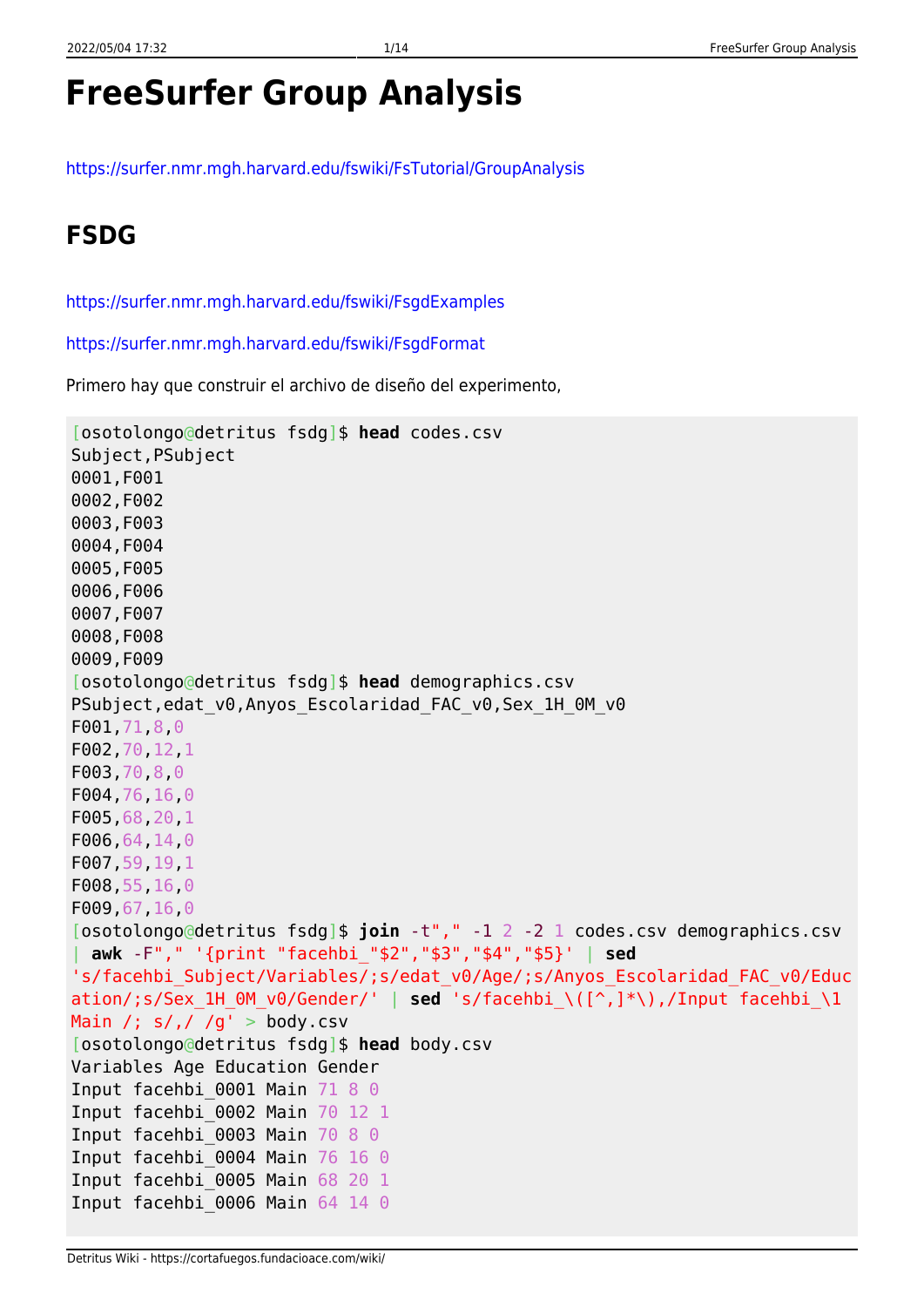Last update:<br>2020/08/04 10:58 2020/08/04 10:58 neuroimagen:fs\_group\_analysis https://cortafuegos.fundacioace.com/wiki/doku.php?id=neuroimagen:fs\_group\_analysis

```
Input facehbi_0007 Main 59 19 1
Input facehbi 0008 Main 55 16 0
Input facehbi_0009 Main 67 16 0
[osotolongo@detritus fsdg]$ cat headers.txt
GroupDescriptorFile 1
Title FACEHBI_all
Class Main
[osotolongo@detritus fsdg]$ cat headers.txt body.csv > facehbi.fsdg
[osotolongo@detritus fsdg]$ head facehbi.fsdg
GroupDescriptorFile 1
Title FACEHBI_all
Class Main
Variables Age Education Gender
Input facehbi 0001 Main 71 8 0
Input facehbi_0002 Main 70 12 1
Input facehbi 0003 Main 70 8 0
Input facehbi 0004 Main 76 16 0
Input facehbi_0005 Main 68 20 1
Input facehbi 0006 Main 64 14 0
```
### **GLM Analysis (mri\_glmfit)**

Primero construimos los contrastes, diciendole a FS cual es la variable que nos interesa, en este caso la edad,

<https://surfer.nmr.mgh.harvard.edu/fswiki/Fsgdf1G2V>

```
[osotolongo@detritus fsdg]$ cat facehbi.mtx
0 1 0 0
```
Ahora vamos a correr el modelo con este contraste,

```
[osotolongo@detritus fsdg]$ mris_preproc --fsgd facehbi.fsdg --cache-in
thickness.fwhm10.fsaverage --target fsaverage --hemi lh --out
lh.facehbi.age.thickness.10.mgh
[osotolongo@detritus fsdg]$ mri_glmfit --y lh.facehbi.age.thickness.10.mgh -
-fsgd facehbi.fsdg --C facehbi.mtx --surf fsaverage lh --cortex --glmdir
lh.facehbi.age.glmdir
```
Para usar freeview me he tenido que ir a la [FSL VM](https://cortafuegos.fundacioace.com/wiki/doku.php?id=neuroimagen:virtfsl)

```
[fsluser@FSLVm7_64 fsdg]$ freeview -f
$SUBJECTS_DIR/fsaverage/surf/lh.inflated:annot=aparc.annot:annot_outline=1:o
verlay=lh.facehbi.age.glmdir/facehbi/sig.mgh:overlay_threshold=4,5 -viewport
3d
```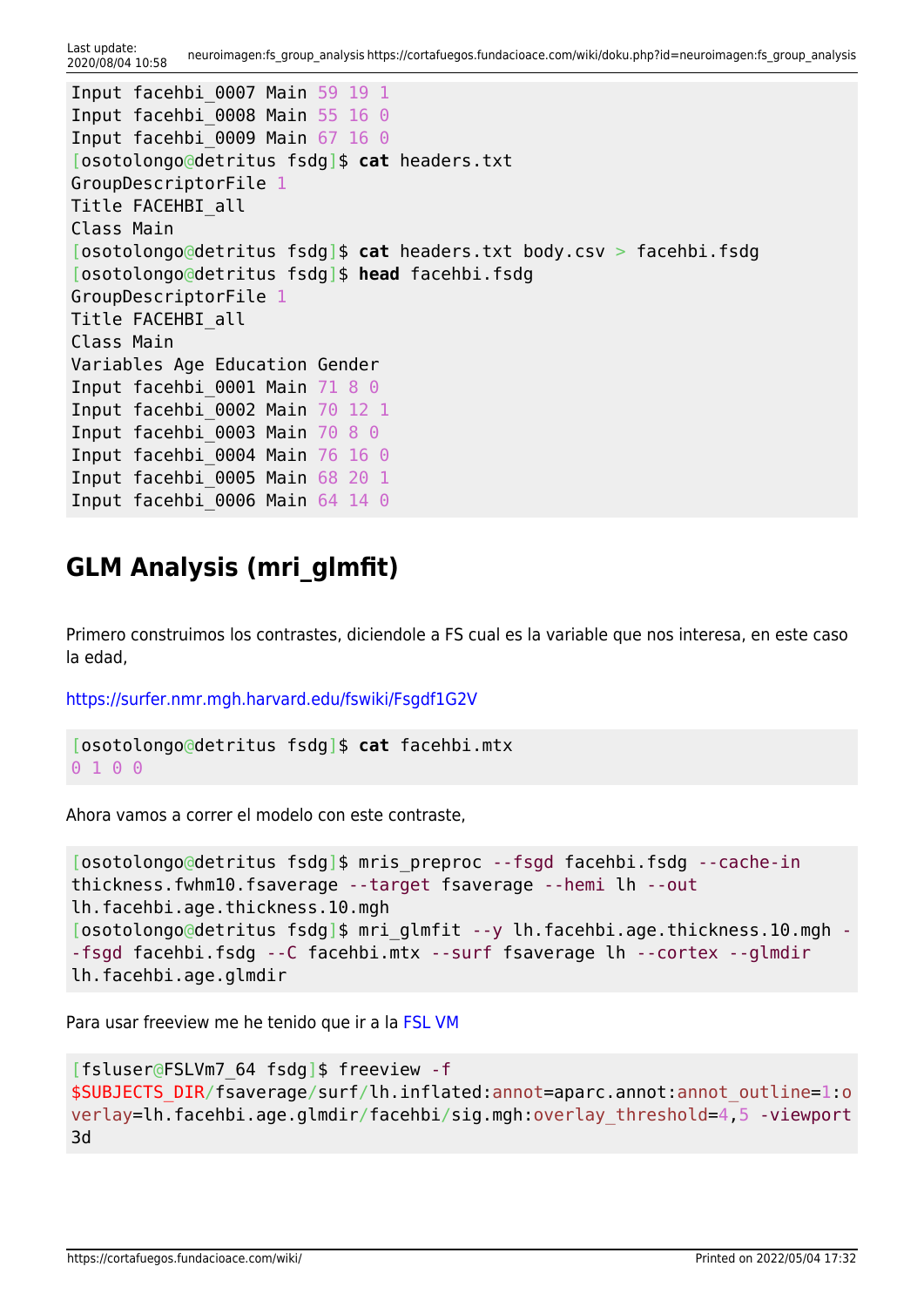

Cambiando el overlay threshold para que muestre toda la significancia,



Ejemplo, fijando uncorrected p<0.001,



Detritus Wiki - https://cortafuegos.fundacioace.com/wiki/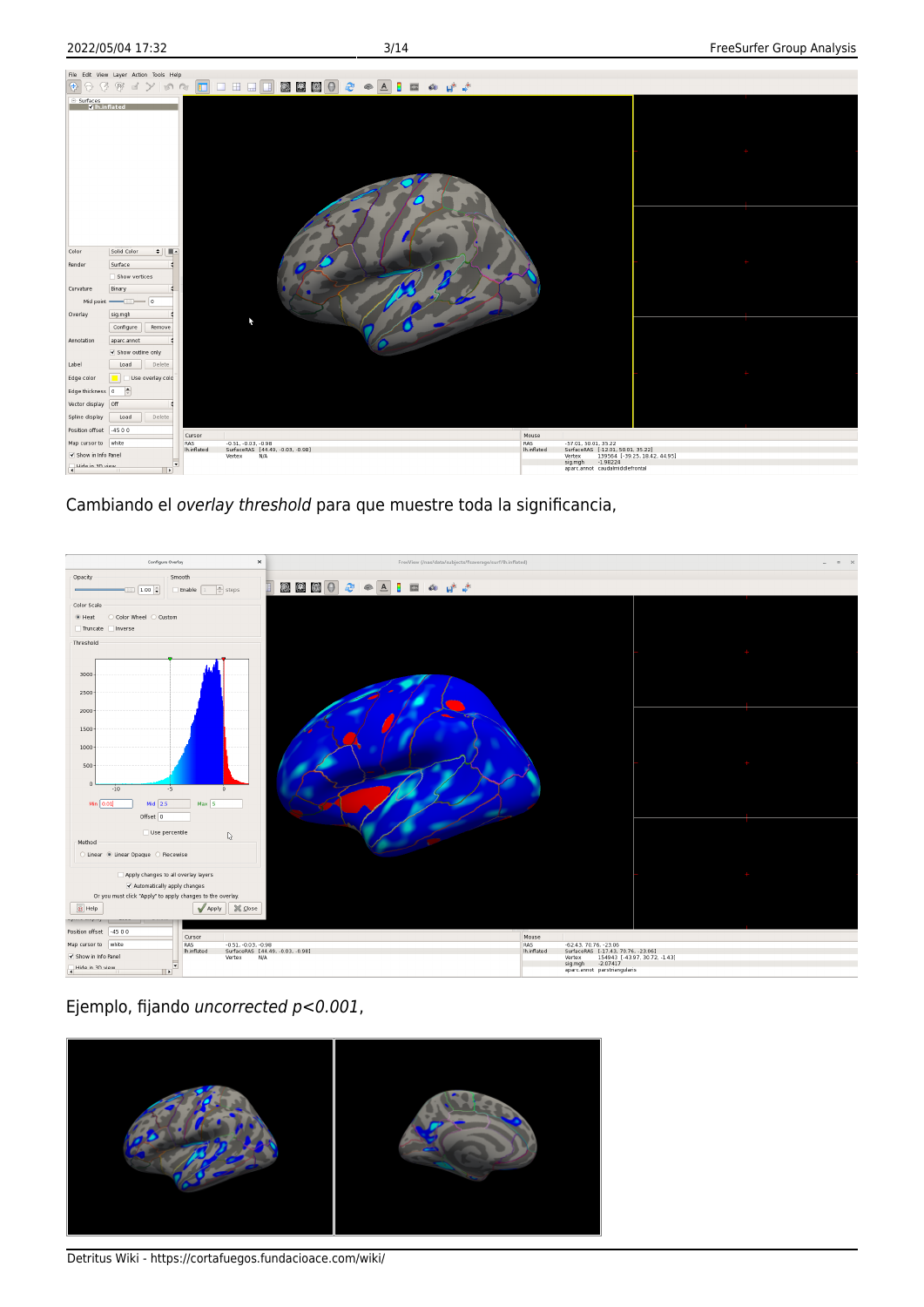## **Clusterwise Correction for Multiple Comparisons**

Ahora voy a buscar los clusters con una p>0.05

[osotolongo@detritus fsdg]\$ mri\_glmfit-sim --glmdir lh.facehbi.age.glmdir - cache 4 neg --cwp 0.05 --2spaces

A ver,

freeview -f

\$SUBJECTS\_DIR/fsaverage/surf/lh.inflated:overlay=lh.facehbi.age.glmdir/faceh bi/cache.th40.neg.sig.cluster.mgh:overlay\_threshold=2,5:annot=lh.facehbi.age .glmdir/facehbi/cache.th40.neg.sig.ocn.annot -viewport 3d



También hay un resumen de los clusters que se han encontrado a esta significancia,

### [osotolongo@detritus fsdg]\$ **cat**

```
lh.facehbi.age.glmdir/facehbi/cache.th40.neg.sig.cluster.summary
# Cluster Growing Summary (mri_surfcluster)
# $Id: mri_surfcluster.c,v 1.57.2.3 2016/11/17 18:19:42 zkaufman Exp $
# $Id: mrisurf.c,v 1.781.2.6 2016/12/27 16:47:14 zkaufman Exp $
# CreationTime 2020/06/11-08:12:12-GMT
# cmdline mri_surfcluster.bin --in lh.facehbi.age.glmdir/facehbi/sig.mgh --
mask lh.facehbi.age.glmdir/mask.mgh --cwsig
lh.facehbi.age.glmdir/facehbi/cache.th40.neg.sig.cluster.mgh --sum
lh.facehbi.age.glmdir/facehbi/cache.th40.neg.sig.cluster.summary --ocn
lh.facehbi.age.glmdir/facehbi/cache.th40.neg.sig.ocn.mgh --annot aparc --
cwpvalthresh 0.05 --o
lh.facehbi.age.glmdir/facehbi/cache.th40.neg.sig.masked.mgh --no-fixmni --
csd /usr/local/freesurfer/average/mult-comp-
cor/fsaverage/lh/cortex/fwhm14/neg/th40/mc-z.csd --csdpdf
lh.facehbi.age.glmdir/facehbi/cache.th40.neg.pdf.dat --vwsig
lh.facehbi.age.glmdir/facehbi/cache.th40.neg.sig.voxel.mgh --vwsigmax
lh.facehbi.age.glmdir/facehbi/cache.th40.neg.sig.voxel.max.dat --oannot
lh.facehbi.age.glmdir/facehbi/cache.th40.neg.sig.ocn.annot --bonferroni 2 --
surf white
# cwd /nas/data/facehbi/fsdg
```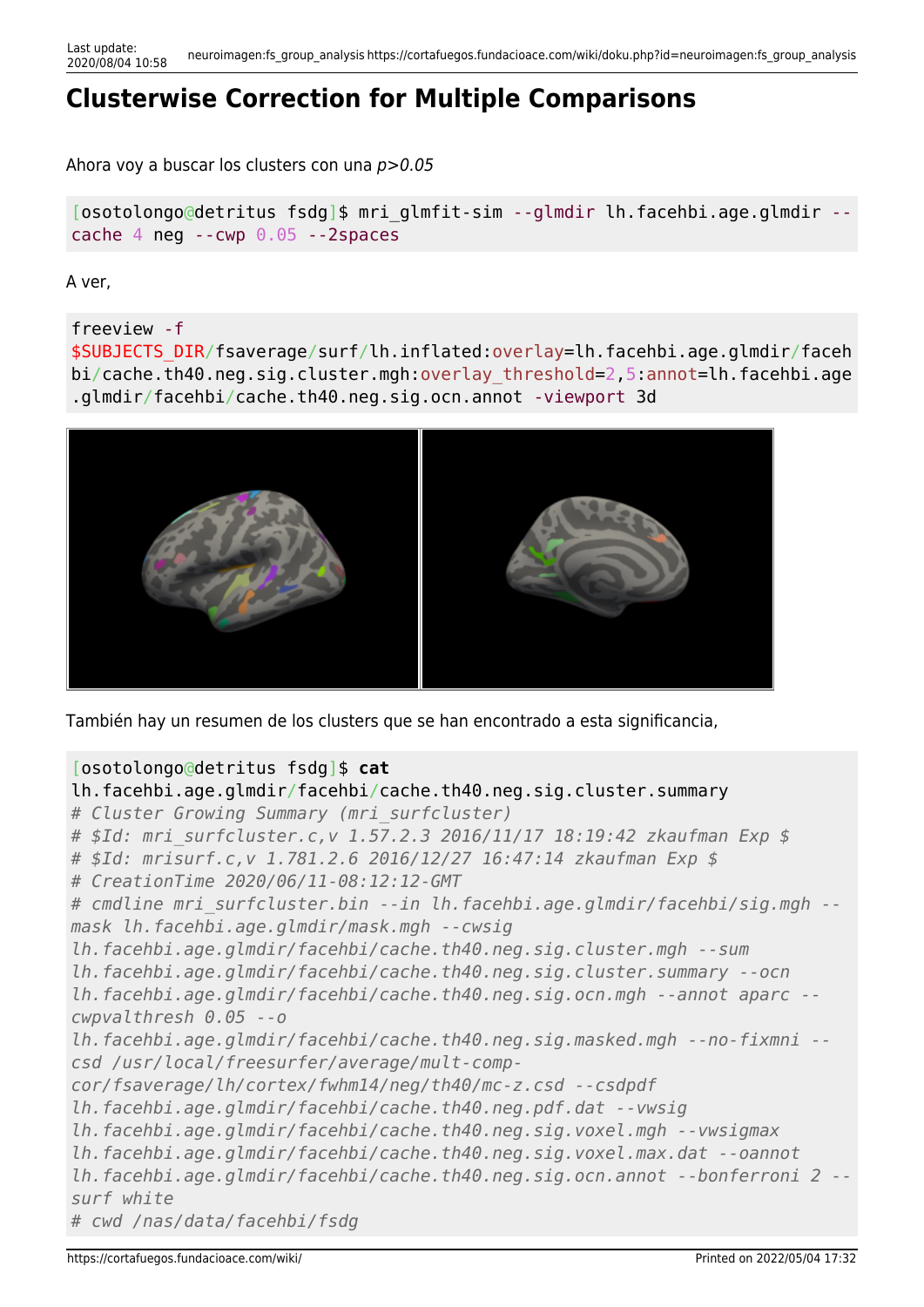```
# sysname Linux
# hostname detritus.fundacioace.com
# machine x86_64
# FixVertexAreaFlag 1
# FixSurfClusterArea 1
#
# Input lh.facehbi.age.glmdir/facehbi/sig.mgh
# Frame Number 0
# srcsubj fsaverage
# hemi lh
# surface white
# group_avg_surface_area 82220
# group_avg_vtxarea_loaded 1
# annot aparc
# SUBJECTS_DIR /nas/data/subjects
# SearchSpace_mm2 75610.7
# SearchSpace_vtx 147840
# Bonferroni 2
# Minimum Threshold 4
# Maximum Threshold infinity
# Threshold Sign neg
# AdjustThreshWhenOneTail 1
# CW PValue Threshold: 0.05
# Area Threshold 0 mm^2
# CSD thresh 4.000000
# CSD nreps 10000
# CSD simtype null-z
# CSD contrast NA
# CSD confint 90.000000
# Overall max 2.34317 at vertex 124430
# Overall min -11.9208 at vertex 75951
# NClusters 27
# FixMNI = 0
#
# ClusterNo Max VtxMax Size(mm^2) MNIX MNIY MNIZ CWP CWPLow
CWPHi NVtxs WghtVtx Annot
1 -6.017 60982 491.13 -47.9 18.5 -2.1 0.00020 0.00000
0.00040 1098 5034.35 superiortemporal
 2 -11.921 75951 428.53 -31.7 -41.3 -9.1 0.00020 0.00000
0.00040 941 6762.90 parahippocampal
 3 -7.640 112606 361.05 -20.6 -99.6 -2.3 0.00020 0.00000
0.00040 432 2179.37 lateraloccipital
   4 -5.486 105941 331.99 -17.1 -32.3 56.5 0.00020 0.00000
0.00040 865 3748.97 precentral
 5 -5.449 35788 316.75 -44.9 6.5 -23.4 0.00020 0.00000
0.00040 611 -2771.80 superiortemporal
 6 -7.472 67375 290.75 -20.6 30.7 50.4 0.00020 0.00000
0.00040  424   2270.56   superiorfrontal
   7 -4.824 159440 286.63 -8.8 -58.3 11.9 0.00020 0.00000
0.00040 622 - 2552.03 precuneus
 8 -6.970 138044 273.27 -30.3 -20.0 68.2 0.00020 0.00000
```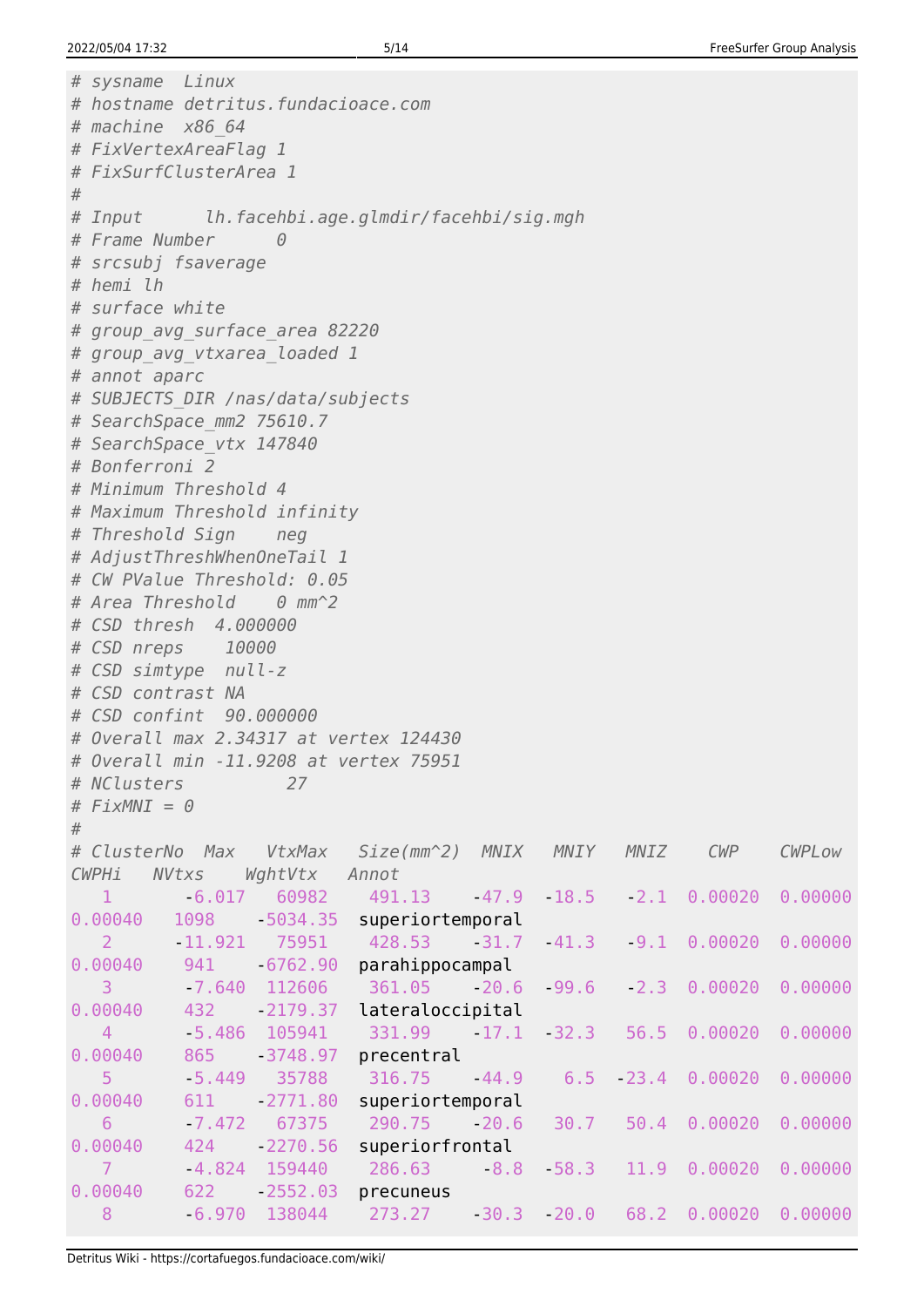| Last update:<br>2020/08/04 10:58 |          |                 | neuroimagen:fs_group_analysis https://cortafuegos.fundacioace.com/wiki/doku.php?id=neuroimagen:fs_group_analysis |              |         |         |                                      |         |
|----------------------------------|----------|-----------------|------------------------------------------------------------------------------------------------------------------|--------------|---------|---------|--------------------------------------|---------|
| 0.00040                          | 626      | $-3090.95$      | precentral                                                                                                       |              |         |         |                                      |         |
| 9                                | $-6.527$ | 35125           | 264.21                                                                                                           | $-35.4$      | $-12.7$ | 18.8    | 0.00020                              | 0.00000 |
| 0.00040                          | 820      | $-4057.14$      | insula                                                                                                           |              |         |         |                                      |         |
| 10                               | $-5.259$ | 113827          | 256.47                                                                                                           | $-58.3$      | $-17.5$ | $-17.2$ | 0.00020                              | 0.00000 |
| 0.00040                          | 522      | $-2207.87$      | middletemporal                                                                                                   |              |         |         |                                      |         |
| 11                               | $-6.063$ | 142574          | 227.96                                                                                                           | 18.1         | $-91.7$ | 16.1    | 0.00020                              | 0.00000 |
| 0.00040                          | 329      | $-1494.23$      | lateraloccipital                                                                                                 |              |         |         |                                      |         |
| 12                               | $-4.901$ | 142130          | 215.89                                                                                                           | $-61.7$      | $-35.5$ | 5.4     | 0.00020                              | 0.00000 |
| 0.00040                          | 478      | $-2005.09$      | bankssts                                                                                                         |              |         |         |                                      |         |
| 13                               | $-7.124$ | 88387           | 197.22                                                                                                           | 10.7         | $-56.5$ | 26.6    | 0.00020                              | 0.00000 |
| 0.00040                          | 436      | $-2167.82$      | precuneus                                                                                                        |              |         |         |                                      |         |
| 14                               | $-5.977$ | 112248          | 187.37                                                                                                           | $-31.2$      | $-83.9$ | 6.5     | 0.00040                              | 0.00000 |
| 0.00080                          | 312      | $-1449.31$      | lateraloccipital                                                                                                 |              |         |         |                                      |         |
| 15                               | $-5.741$ | 127670          | 174.29                                                                                                           | $-54.6$      | $-0.9$  | $-30.3$ | 0.00080                              | 0.00040 |
| 0.00140                          | 210      | $-946.11$       | middletemporal                                                                                                   |              |         |         |                                      |         |
| 16                               | $-5.957$ | 110612          | 155.97                                                                                                           | $-44.6$      | 23.1    | 18.8    | 0.00180                              | 0.00100 |
| 0.00260                          | 258      | $-1195.22$      | parsopercularis                                                                                                  |              |         |         |                                      |         |
| 17                               | $-5.156$ | 102514          | 136.16                                                                                                           | $-22.9$      | 56.1    | 15.5    | 0.00459                              | 0.00340 |
| 0.00579                          | 163      | $-710.54$       | rostralmiddlefrontal                                                                                             |              |         |         |                                      |         |
| 18                               | $-5.618$ | 43104           | 128.92                                                                                                           | $-24.3$      | 6.2     | 48.4    | 0.00619                              | 0.00479 |
| 0.00759                          | 289      | $-1317.77$      | caudalmiddlefrontal                                                                                              |              |         |         |                                      |         |
| 19                               | $-5.445$ | 91005           | 128.90                                                                                                           | $-21.8$      | $-66.5$ | 0.5     | 0.00619                              | 0.00479 |
| 0.00759                          | 285      | $-1241.01$      | lingual                                                                                                          |              |         |         |                                      |         |
| 20                               | $-4.760$ | 47386           | 121.71                                                                                                           | $-8.2$       | 33.1    | 33.9    | 0.00759                              | 0.00599 |
| 0.00918                          | 190      | $-780.64$       | superiorfrontal                                                                                                  |              |         |         |                                      |         |
| 21                               | $-4.778$ | 107013          | 120.23                                                                                                           | $-19.8$      | $-83.3$ | 38.4    | 0.00798                              | 0.00639 |
| 0.00958                          | 223      | $-941.62$       | superiorparietal                                                                                                 |              |         |         |                                      |         |
| 22                               | $-4.954$ | 58975           | 118.93                                                                                                           | $-10.8$      | 25.6    | $-17.8$ | 0.00818                              | 0.00659 |
| 0.00978                          | 269      | $-1155.28$      | medialorbitofrontal                                                                                              |              |         |         |                                      |         |
| 23                               |          |                 | $-4.799$ 38711 117.04 $-60.9$ 46.0 1.9 0.00898 0.00739                                                           |              |         |         |                                      |         |
| 0.01077                          |          | 232 956.50      | bankssts                                                                                                         |              |         |         |                                      |         |
| 24                               | $-6.095$ | 1815            | $116.62$ $47.1$ $19.1$                                                                                           |              |         | 56.1    | 0.00918                              | 0.00739 |
| 0.01097                          | 319      | 1485.15         | postcentral                                                                                                      |              |         |         |                                      |         |
| 25                               | $-4.976$ | 77509           | 113.61                                                                                                           | $-35.6$ 37.8 |         |         | 13.2 0.01057                         | 0.00878 |
| 0.01236                          | 190      | $-814.05$       | rostralmiddlefrontal                                                                                             |              |         |         |                                      |         |
| 26                               |          | $-4.228$ 51760  | 87.69 45.5 72.1                                                                                                  |              |         | 10.1    | 0.02524                              | 0.02247 |
| 0.02800                          | 140      | $-552.81$       | inferiorparietal                                                                                                 |              |         |         |                                      |         |
| 27                               |          | $-6.056$ 126177 |                                                                                                                  |              |         |         | 68.80 27.1 68.1 22.7 0.04898 0.04508 |         |
| 0.05288                          | 181      | 854.08          | superiorparietal                                                                                                 |              |         |         |                                      |         |

# **Full data**

osotolongo@detritus:facehbi\$ head datacomb\_freesurfer\_neuro\_v0\_scdSUMCC.csv Subject, SubjID, code facehbi, N Interno, Date, edat, Anyos Escolaridad FAC, Sex 1H 0M, SCDplus Memorycomplaint, SCDplus APOE4, SCDplus concernsaboutcognition, SCD plus feelingworsethancontemporarypeers,SCDplus informantcorroboratessymptoms ,SCDplus\_onset60Y,SCDplus\_onsetwithinlast5Y,SCDplus\_SUVRgt1.35,SCDplus\_SUVRg t1.45,SCDplus\_Total7,Q\_QSM\_JPO,SUVR,Centilod,APOE,COMPOSITE\_executive\_fluenc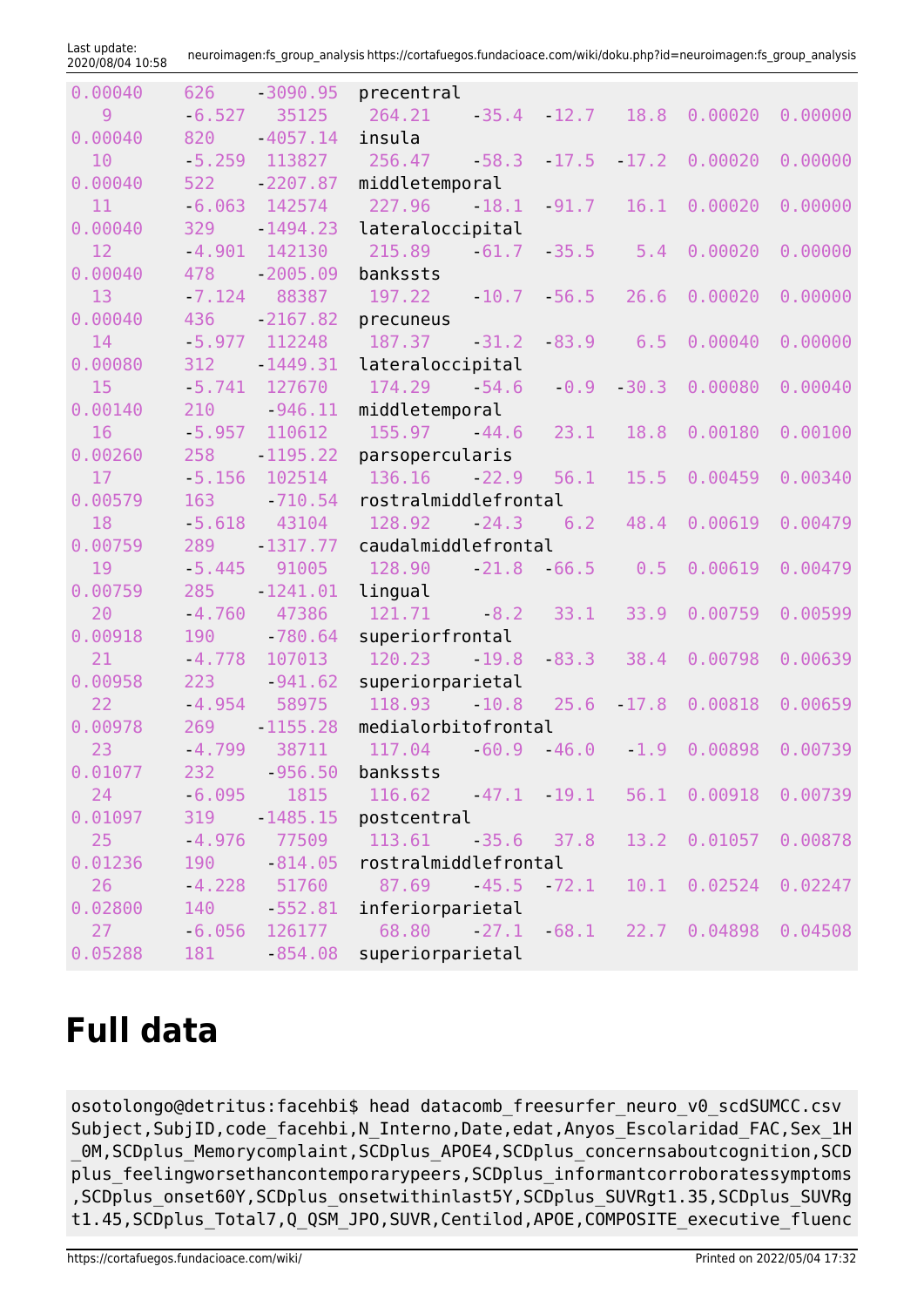y ,COMPOSITE\_executive\_processing speed ,COMPOSITE\_executive\_attention ,COMPOSITE\_memory\_FNAME professions,COMPOSITE\_memory\_FNAME names ,COMPOSITES\_memory\_WMS ,COMPOSITE\_memory\_RBANS ,COMPOSITE\_gnosis,COMPOSITE\_praxis,COMPOSITE\_languge\_naming 1,/nas/data/subjects/facehbi\_0001,F001,20090806,11.12.2014,71,8,0,0,1,1,0,1, 1,1,0,0,5,39,0.973316491,-5.593250248,e3e4,-0.5748,-0.270392,-0.532514,-0.61 6904,0.876729,-0.453361,1.130826,0.168598,0.515105,-0.579091 2,/nas/data/subjects/facehbi\_0002,F002,20131084,11.12.2014,70,12,1,0,0,0,0,1 ,1,1,0,0,3,18,1.088375542,12.05680811,e3e3,0.849066,-0.703145,0.071122,0.912 43,0.399876,0.259093,1.048653,1.256325,0.515105,0.926364 3,/nas/data/subjects/facehbi\_0003,F003,20130456,18.12.2014,70,8,0,0,0,0,0,0, 1,1,0,0,2,19,0.961914381,-7.342333945,e3e3,-1.381163,1.677785,-1.150127,-1.0 24665,0.195343,-0.809587,1.426227,1.256325,-0.772658,-0.388182 4,/nas/data/subjects/facehbi\_0004,F004,20080130,18.12.2014,76,16,0,0,0,1,0,0 ,1,1,0,0,3,21,1.075781955,10.12495194,e3e3,-0.630893,-0.4805,-1.13615,-0.512 863,-0.622202,-0.152722,-0.907758,0.168598,-2.060421,0.164545 5,/nas/data/subjects/facehbi\_0005,F005,20141272,22.01.2015,68,20,1,0,0,0,1,1 ,1,0,0,0,3,29,0.95654587,-8.16586361,e2e3,1.256741,-0.549082,1.320324,0.7043 47,1.321653,0.630976,0.512283,0.168598,-2.060421,0.396364 6,/nas/data/subjects/facehbi\_0006,F006,20141107,15.01.2015,64,14,0,0,1,1,1,1 ,1,1,1,0,6,56,1.253344903,37.36310815,e3e4,1.002492,0.610598,0.688735,0.6106 31,-0.71047,0.116602,-0.507294,-0.91913,-2.060421,-0.039091 7,/nas/data/subjects/facehbi\_0007,F007,20080716,15.01.2015,59,19,1,1,0,1,0,0 ,0,0,1,1,2,15,1.504516347,75.89280769,e3e3,1.040233,0.70185,-0.518537,-0.204 993,0.311608,0.345995,-0.114041,-0.91913,-3.348184,0.090909 8,/nas/data/subjects/facehbi\_0008,F008,20131483,15.01.2015,55,16,0,0,0,1,0,1 ,0,1,0,0,3,72,0.897682014,-17.19557899,e3e3,-1.363541,0.552768,-0.532514,-0. 111277,0.980961,-0.781793,1.473992,-0.91913,0.515105,-0.439091 9,/nas/data/subjects/facehbi\_0009,F009,20141277,29.01.2015,67,16,0,0,0,0,0,0 ,1,1,0,0,2,18,1.033333445,3.613350513,e3e3,0.674792,0.532426,0.688735,-0.920 727,-0.826734,-1.110226,-1.451403,-0.91913,-0.772658,1.016462

osotolongo@detritus:facehbi\$ head -n 1 datacomb freesurfer neuro v0 scdSUMCC.csv | sed 's/,/\n/g' | cat -n

- 1 Subject
- 2 SubjID
- 3 code\_facehbi
- 4 N\_Interno
- 5 Date
- 6 edat
- 7 Anyos\_Escolaridad\_FAC
- 8 Sex\_1H\_0M
- 9 SCDplus Memorycomplaint
- 10 SCDplus\_APOE4
- 11 SCDplus concernsaboutcognition
- 12 SCDplus feelingworsethancontemporarypeers
- 13 SCDplus\_informantcorroboratessymptoms
- 14 SCDplus onset60Y
- 15 SCDplus\_onsetwithinlast5Y
- 16 SCDplus\_SUVRgt1.35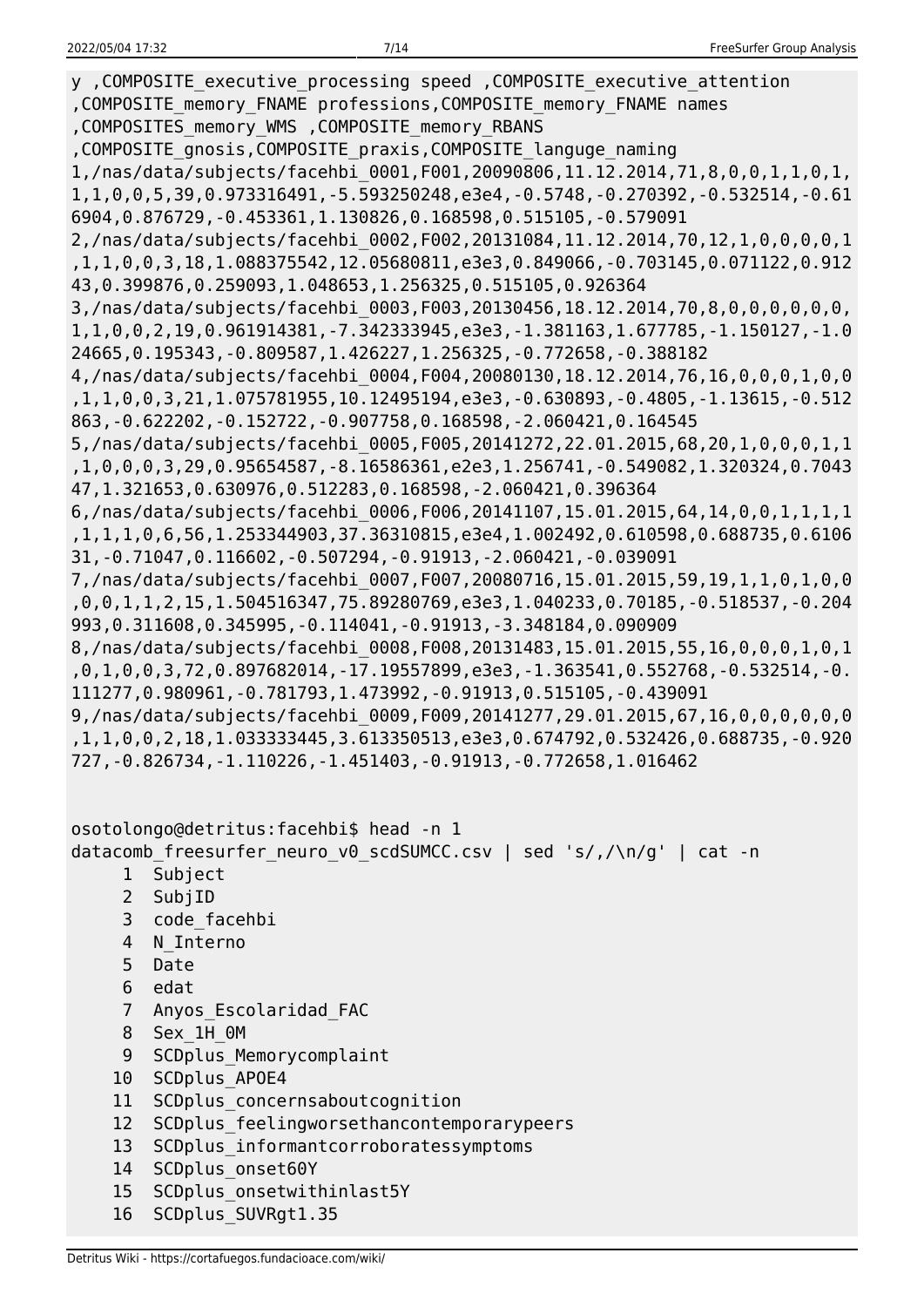```
 17 SCDplus_SUVRgt1.45
18 SCDplus Total7
 19 Q_QSM_JPO
 20 SUVR
 21 Centilod
 22 APOE
23 COMPOSITE executive fluency
24 COMPOSITE executive processing speed
25 COMPOSITE executive attention
26 COMPOSITE memory FNAME professions
27 COMPOSITE memory FNAME names
28 COMPOSITES memory WMS
29 COMPOSITE memory RBANS
30 COMPOSITE anosis
31 COMPOSITE praxis
```
32 COMPOSITE languge naming

Voy a tomar uno de los composites para probar,

```
osotolongo@detritus:facehbi$ awk -F"," {'print $2","$6","$7","$8","$23'}
datacomb_freesurfer_neuro_v0_scdSUMCC.csv | sed
's/.*\/facehbi_/facehbi_/;s/SubjID/Variables/;s/edat/age/;s/Anyos_Escolarida
d FAC/education/;s/Sex 1H 0M/gender/;s/COMPOSITE //;s/facehbi \([^,]*\),/Inp
ut facehbi_\1 Main /; s/,/ /g' > executive_fluency_body.tsv
osotolongo@detritus:facehbi$ cat executive_fluency_header.txt
GroupDescriptorFile 1
Title FACEHBI executive fluency
Class Main
osotolongo@detritus:facehbi$ cat executive_fluency_header.txt
executive fluency body.tsv > executive fluency.fsgd
osotolongo@detritus:facehbi$ head executive_fluency.fsgd
GroupDescriptorFile 1
Title FACEHBI executive fluency
Class Main
Variables age education gender executive fluency
Input facehbi 0001 Main 71 8 0 0.5748
Input facehbi_0002 Main 70 12 1 0.849066
Input facehbi_0003 Main 70 8 0 -1.381163
Input facehbi_0004 Main 76 16 0 -0.630893
Input facehbi_0005 Main 68 20 1 1.256741
Input facehbi_0006 Main 64 14 0 1.002492
osotolongo@detritus:facehbi$ cat comps.mtx
0 0 0 0 1
```
ahora empezamos,

```
osotolongo@detritus:facehbi$ mris preproc --fsgd executive fluency.fsgd --
cache-in thickness.fwhm10.fsaverage --target fsaverage --hemi lh --out
lh.executive_fluency.thickness.10.mgh
osotolongo@detritus:facehbi$ mri_glmfit --y
```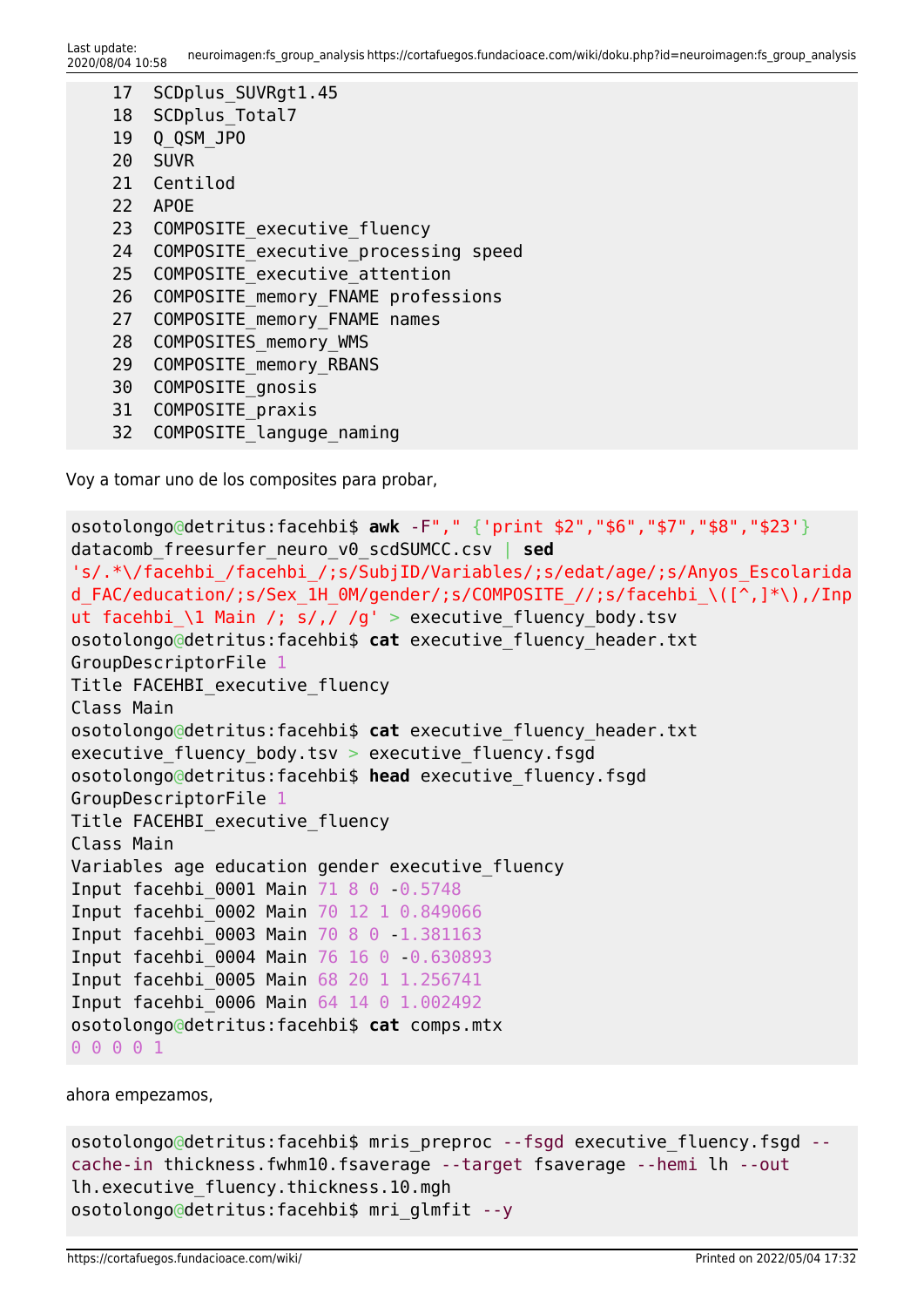| lh.executive fluency.thickness.10.mgh --fsgd executive fluency.fsgd --C     |
|-----------------------------------------------------------------------------|
| comps.mtx --surf fsaverage lh --cortex --glmdir lh.executive fluency.glmdir |
| osotolongo@detritus:facehbi\$ mri glmfit-sim --glmdir                       |
| Ih.executive fluency.glmdir --cache 4 neg --cwp $0.05$ --2spaces            |
| osotolongo@detritus:facehbi\$ grep -v "#"                                   |
| lh.executive fluency.glmdir/comps/cache.th40.neg.sig.cluster.summary        |
| osotolongo@detritus:facehbi\$ mri glmfit-sim --glmdir                       |
| lh.executive fluency.glmdir --cache 4 pos --cwp $0.05$ --2spaces            |
| osotolongo@detritus:facehbi\$ grep -v "#"                                   |
| lh.executive fluency.glmdir/comps/cache.th40.pos.sig.cluster.summary        |

Y esto lo hacemos para el otro hemisferio igualmente. Aqui no hay nada asi que podemos seguir hacia la siguiente variable,

#### **ejemplo de resultados**

osotolongo@detritus:facehbi\$ **grep** -v "#" lh.executive\_processing.glmdir/comps/cache.th40.neg.sig.cluster.summary 1 -6.662 147537 122.63 -24.1 -78.1 17.4 0.00739 0.00579 0.00898 237 - 1176.13 superiorparietal

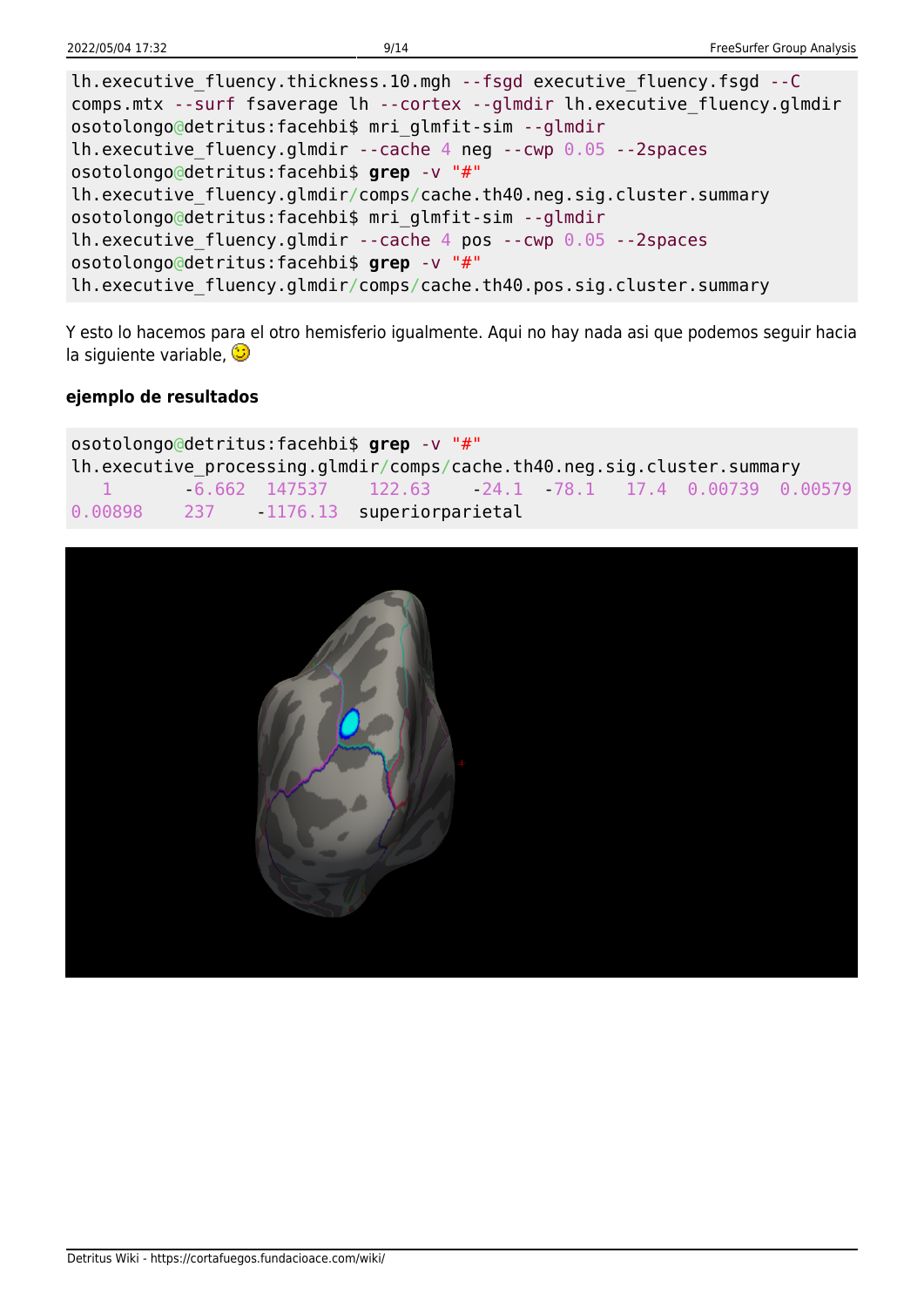```
Last update:<br>2020/08/04 10:58
                        2020/08/04 10:58 neuroimagen:fs_group_analysis https://cortafuegos.fundacioace.com/wiki/doku.php?id=neuroimagen:fs_group_analysis
```


### **bulk processing**

Esto es muy aburrido, asi que vamos a hacerlo todo junto,

#### [fsgd.sh](https://cortafuegos.fundacioace.com/wiki/doku.php?do=export_code&id=neuroimagen:fs_group_analysis&codeblock=11)

```
avar=$1
shift
mris preproc --fsgd ${avar}.fsgd --cache-in thickness.fwhm10.fsaverage
--target fsaverage --hemi lh --out lh.${avar}.thickness.10.mgh
mris preproc --fsgd ${avar}.fsgd --cache-in thickness.fwhm10.fsaverage
--target fsaverage --hemi rh --out rh.${avar}.thickness.10.mgh
mri_glmfit --y lh.${avar}.thickness.10.mgh --fsgd ${avar}.fsgd --C
comps.mtx --surf fsaverage lh --cortex --glmdir lh.${avar}.glmdir
mri_glmfit --y rh.${avar}.thickness.10.mgh --fsgd ${avar}.fsgd --C
comps.mtx --surf fsaverage rh --cortex --glmdir rh.${avar}.glmdir
mri_glmfit-sim --glmdir lh.${avar}.glmdir --cache 4 neg --cwp 0.05 -
-2spaces
mri_glmfit-sim --glmdir rh.${avar}.glmdir --cache 4 neg --cwp 0.05 -
-2spaces
mri_glmfit-sim --glmdir lh.${avar}.glmdir --cache 4 pos --cwp 0.05 -
-2spaces
mri_glmfit-sim --glmdir rh.${avar}.glmdir --cache 4 pos --cwp 0.05 -
-2spaces
echo "lh, neg"
grep -v "#" lh.${avar}.glmdir/comps/cache.th40.neg.sig.cluster.summary
echo "rh, neg"
grep -v "#" rh.${avar}.glmdir/comps/cache.th40.neg.sig.cluster.summary
echo "lh, pos"
```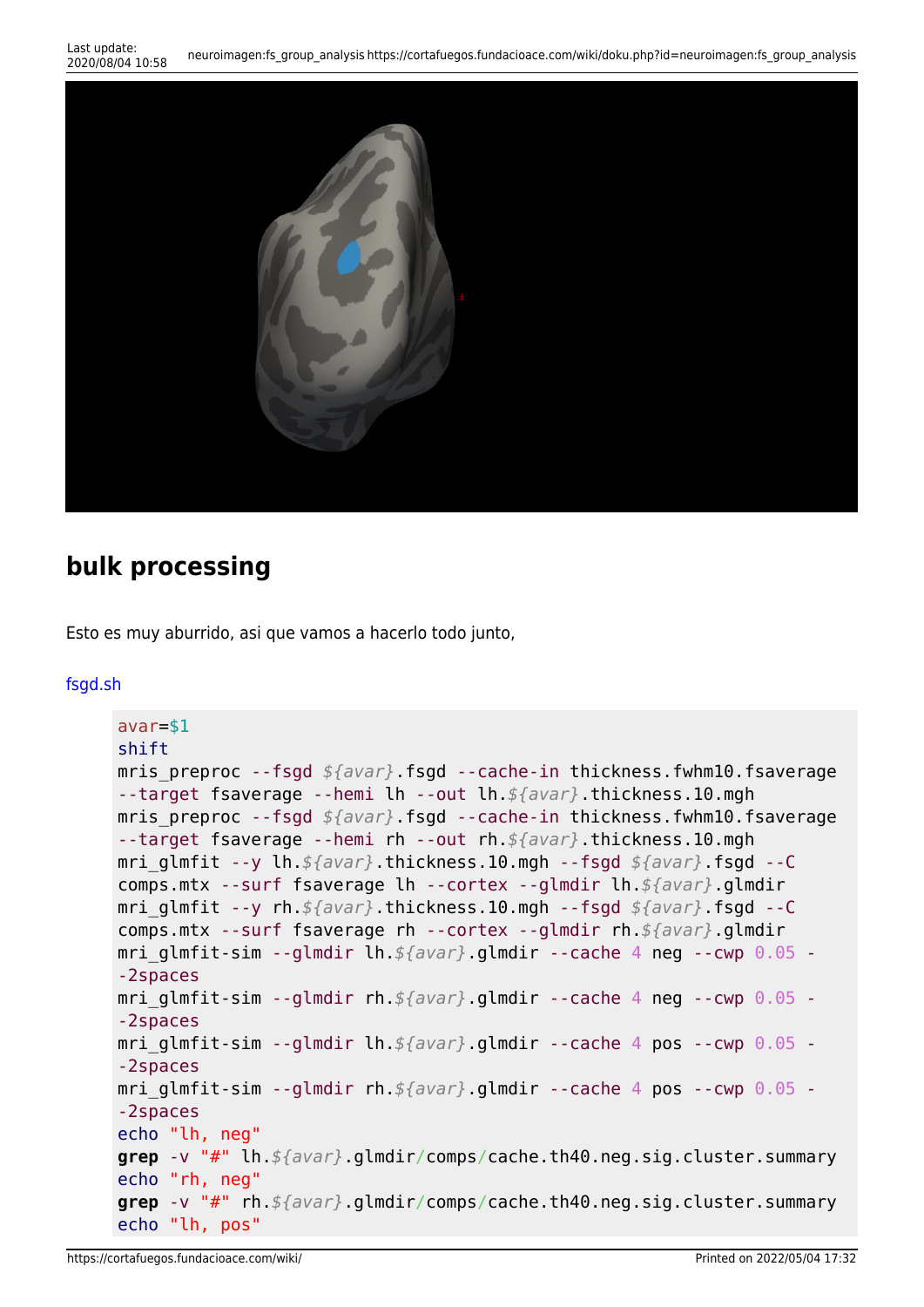```
grep -v "#" lh.${avar}.glmdir/comps/cache.th40.pos.sig.cluster.summary
echo "rh, pos"
grep -v "#" rh.${avar}.glmdir/comps/cache.th40.pos.sig.cluster.summary
```
todavia hay que hacer el archivo fsgd a mano pero despues de eso,

```
osotolongo@detritus:facehbi$ head wms.fsgd
GroupDescriptorFile 1
Title FACEHBI_memory_wms
Class Main
Variables age education gender memory_WMS
Input facehbi 0001 Main 71 8 0 0.453361
Input facehbi_0002 Main 70 12 1 0.259093
Input facehbi_0003 Main 70 8 0 -0.809587
Input facehbi_0004 Main 76 16 0 -0.152722
Input facehbi_0005 Main 68 20 1 0.630976
Input facehbi_0006 Main 64 14 0 0.116602
osotolongo@detritus:facehbi$ ./fsgd.sh wms
```
### **Surface Area**

Tengo que añadir el ICV a los datos, (un poco de awk, sed, join, etc) y deberia quedar,

```
osotolongo@detritus:facehbi$ head -n 1
datacomb_freesurfer_neuro_v0_scdSUMCC_icv.csv | sed 's/,/\n/g' | cat -n
     1 code facehbi
      2 Subject
     3 SubjID
    4 N Interno
     5 Date
     6 edat
     7 Anyos_Escolaridad_FAC
     8 Sex_1H_0M
    9 SCDplus Memorycomplaint
     10 SCDplus_APOE4
    11 SCDplus concernsaboutcognition
    12 SCDplus feelingworsethancontemporarypeers
    13 SCDplus informantcorroboratessymptoms
    14 SCDplus onset60Y
    15 SCDplus onsetwithinlast5Y
     16 SCDplus_SUVRgt1.35
     17 SCDplus_SUVRgt1.45
    18 SCDplus Total7
     19 Q_QSM_JPO
     20 SUVR
     21 Centilod
     22 APOE
     23 COMPOSITE_executive_fluency
```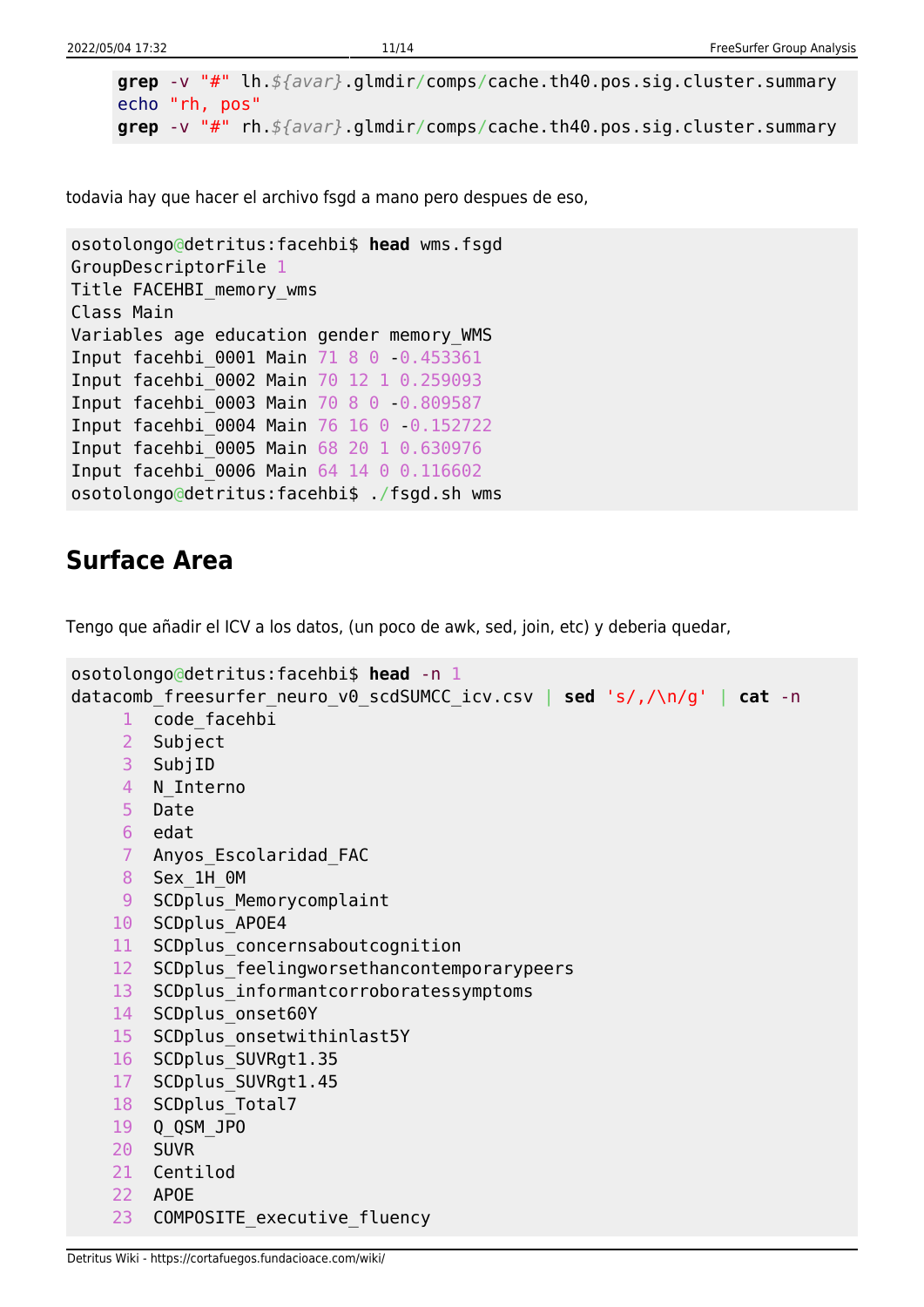- 24 COMPOSITE executive processing speed
- 25 COMPOSITE executive attention
- 26 COMPOSITE memory FNAME professions
- 27 COMPOSITE memory FNAME names
- 28 COMPOSITES memory WMS
- 29 COMPOSITE memory RBANS
- 30 COMPOSITE\_gnosis
- 31 COMPOSITE\_praxis
- 32 COMPOSITE languge naming
- 33 EstimatedTotalIntraCranialVol

Ahora ir escogiendo y pegando,

```
osotolongo@detritus:facehbi$ awk -F"," {'print
$3","$6","$7","$8","$9","$33'} datacomb_freesurfer_neuro_v0_scdSUMCC_icv.csv
 | sed
's/.*\/facehbi_/facehbi_/;s/SubjID/Variables/;s/edat/age/;s/Anyos_Escolarida
d FAC/education/;s/Sex 1H OM/gender,s/facehbi \([^,]*\),/Input facehbi \1
Main /: s/. /g' > scd9a.tsv
osotolongo@detritus:facehbi$ head scd9a.tsv
Variables age education gender SCDplus Memorycomplaint
EstimatedTotalIntraCranialVol
Input facehbi_0001 Main 71 8 0 0 1756453.4998
Input facehbi_0002 Main 70 12 1 0 1529412.17649
Input facehbi_0003 Main 70 8 0 0 1326413.64353
Input facehbi_0004 Main 76 16 0 0 1368330.41095
Input facehbi_0005 Main 68 20 1 0 1467058.62476
Input facehbi_0006 Main 64 14 0 0 1300087.33412
Input facehbi_0007 Main 59 19 1 1 1672996.58646
Input facehbi_0008 Main 55 16 0 0 1230515.65242
Input facehbi_0009 Main 67 16 0 0 1526642.95225
osotolongo@detritus:facehbi$ cat scd9a.header
GroupDescriptorFile 1
Title FACEHBI SCDplus Memorycomplaint
Class Main
osotolongo@detritus:facehbi$ cat scd9a.header scd9a.tsv > scd9a.fsgd
osotolongo@detritus:facehbi$ head scd9a.fsgd
GroupDescriptorFile 1
Title FACEHBI SCDplus Memorycomplaint
Class Main
Variables age education gender SCDplus Memorycomplaint
EstimatedTotalIntraCranialVol
Input facehbi_0001 Main 71 8 0 0 1756453.4998
Input facehbi_0002 Main 70 12 1 0 1529412.17649
Input facehbi_0003 Main 70 8 0 0 1326413.64353
Input facehbi_0004 Main 76 16 0 0 1368330.41095
Input facehbi_0005 Main 68 20 1 0 1467058.62476
Input facehbi_0006 Main 64 14 0 0 1300087.33412
osotolongo@detritus:facehbi$ cat compsa.mtx
```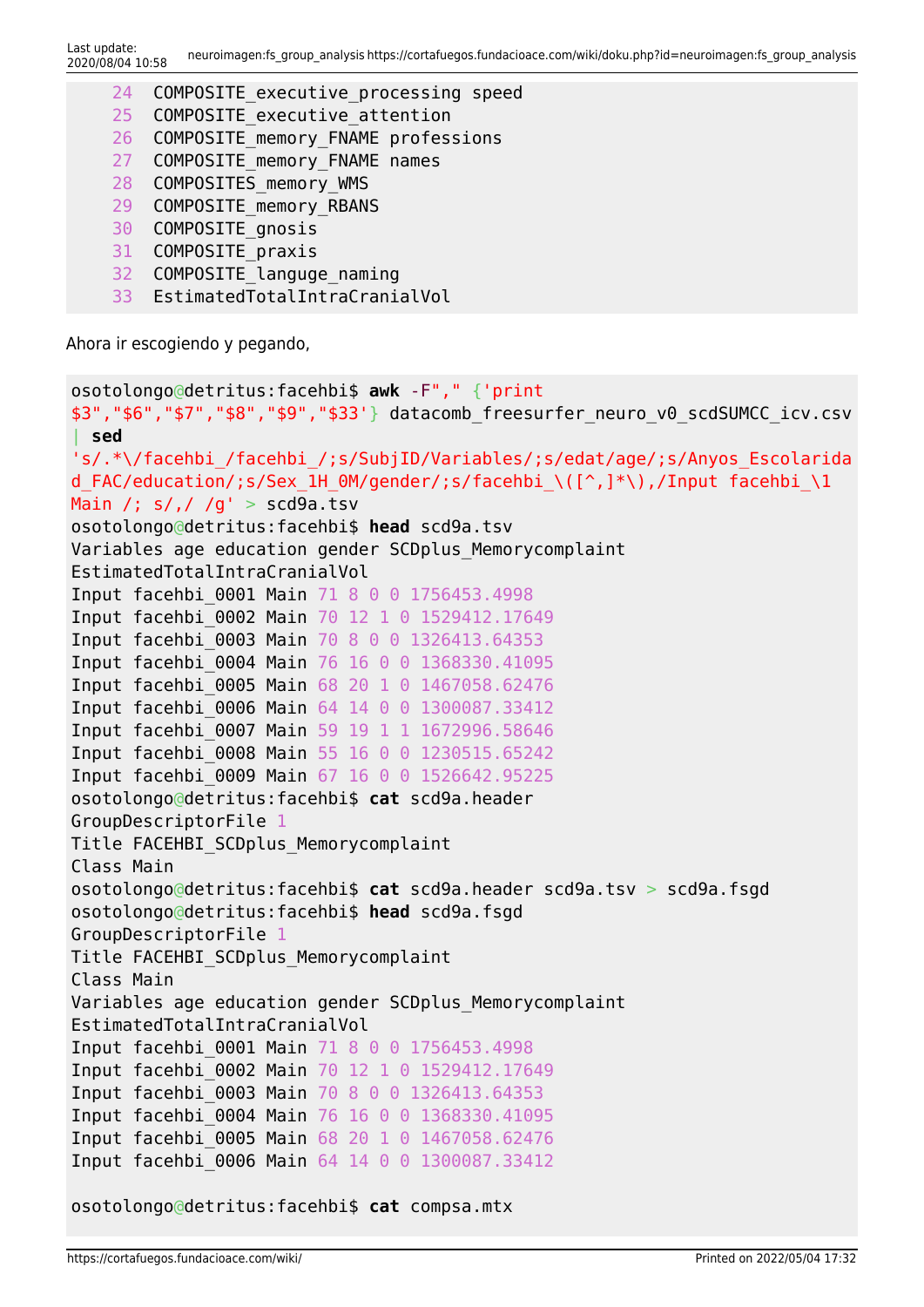#### 0 0 0 0 1 0

El codigo debe cambiar algo,

#### [fsgda.sh](https://cortafuegos.fundacioace.com/wiki/doku.php?do=export_code&id=neuroimagen:fs_group_analysis&codeblock=15)

```
avar=$1
shift
mris preproc --fsgd ${avar}.fsgd --cache-in area.fwhm10.fsaverage --
target fsaverage --hemi lh --out lh.${avar}.area.10.mgh
mris_preproc --fsgd ${avar}.fsgd --cache-in area.fwhm10.fsaverage --
target fsaverage --hemi rh --out rh.${avar}.area.10.mgh
mri_glmfit --y lh.${avar}.area.10.mgh --fsgd ${avar}.fsgd --C
compsa.mtx --surf fsaverage lh --cortex --glmdir lh.${avar}.sa.glmdir
mri_glmfit --y rh.${avar}.area.10.mgh --fsgd ${avar}.fsgd --C
compsa.mtx --surf fsaverage rh --cortex --glmdir rh.${avar}.sa.glmdir
mri_glmfit-sim --glmdir lh.${avar}.sa.glmdir --cache 4 neg --cwp 0.05 -
-2spaces
mri_glmfit-sim --glmdir rh.${avar}.sa.glmdir --cache 4 neg --cwp 0.05 -
-2spaces
mri_glmfit-sim --glmdir lh.${avar}.sa.glmdir --cache 4 pos --cwp 0.05 -
-2spaces
mri_glmfit-sim --glmdir rh.${avar}.sa.glmdir --cache 4 pos --cwp 0.05 -
-2spaces
echo "lh, neg"
grep -v "#"
lh.${avar}.sa.glmdir/compsa/cache.th40.neg.sig.cluster.summary
echo "rh, neg"
grep -v "#"
rh.${avar}.sa.glmdir/compsa/cache.th40.neg.sig.cluster.summary
echo "lh, pos"
grep -v "#"
lh.${avar}.sa.glmdir/compsa/cache.th40.pos.sig.cluster.summary
echo "rh, pos"
grep -v "#"
rh.${avar}.sa.glmdir/compsa/cache.th40.pos.sig.cluster.summary
```
No hay demasiados resultados pero alguno si,

```
osotolongo@detritus:facehbi$ ./fsgda.sh scd16a
...
...
...
lh, neg
rh, neg
lh, pos
   1 4.160 87102 125.74 -25.2 -79.5 13.8 0.03135 0.02820
0.03450 252 991.50 superiorparietal
rh, pos
```